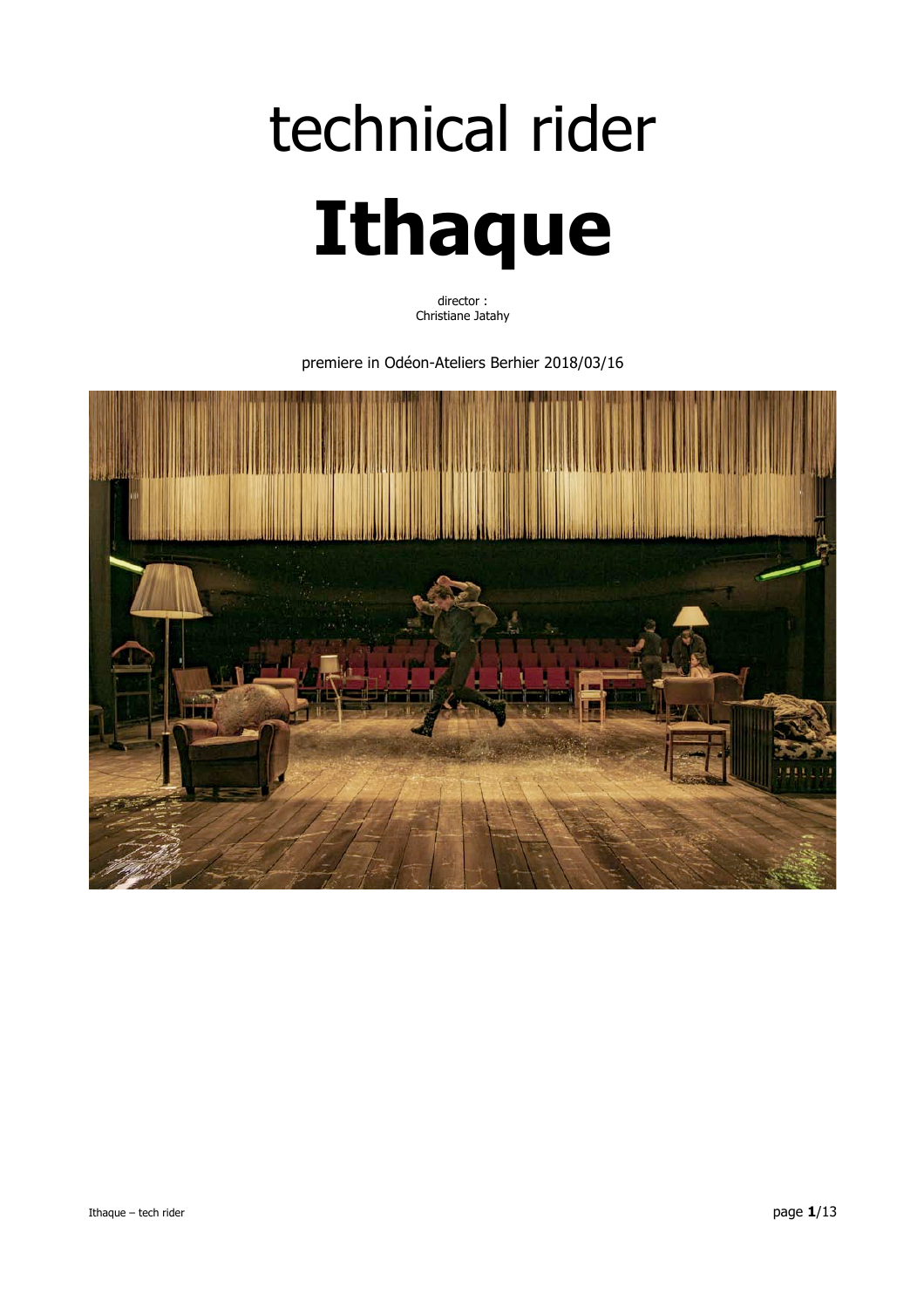# **CONTENTS**

page

| 1.  | <b>Staff</b>  | 3 |    |
|-----|---------------|---|----|
| 2.  | show duration |   | 3  |
| 3.  | overview      |   | 3  |
| 4.  | water tanks   |   | 4  |
| 5.  | stage         |   | 5  |
| 6.  | light         |   | 6  |
| 7.  | sound         |   | 9  |
| 8.  | video         |   | 10 |
| 9.  | wardrobe      |   | 13 |
| 10. | more photos   |   | 14 |

## **technical contact :**

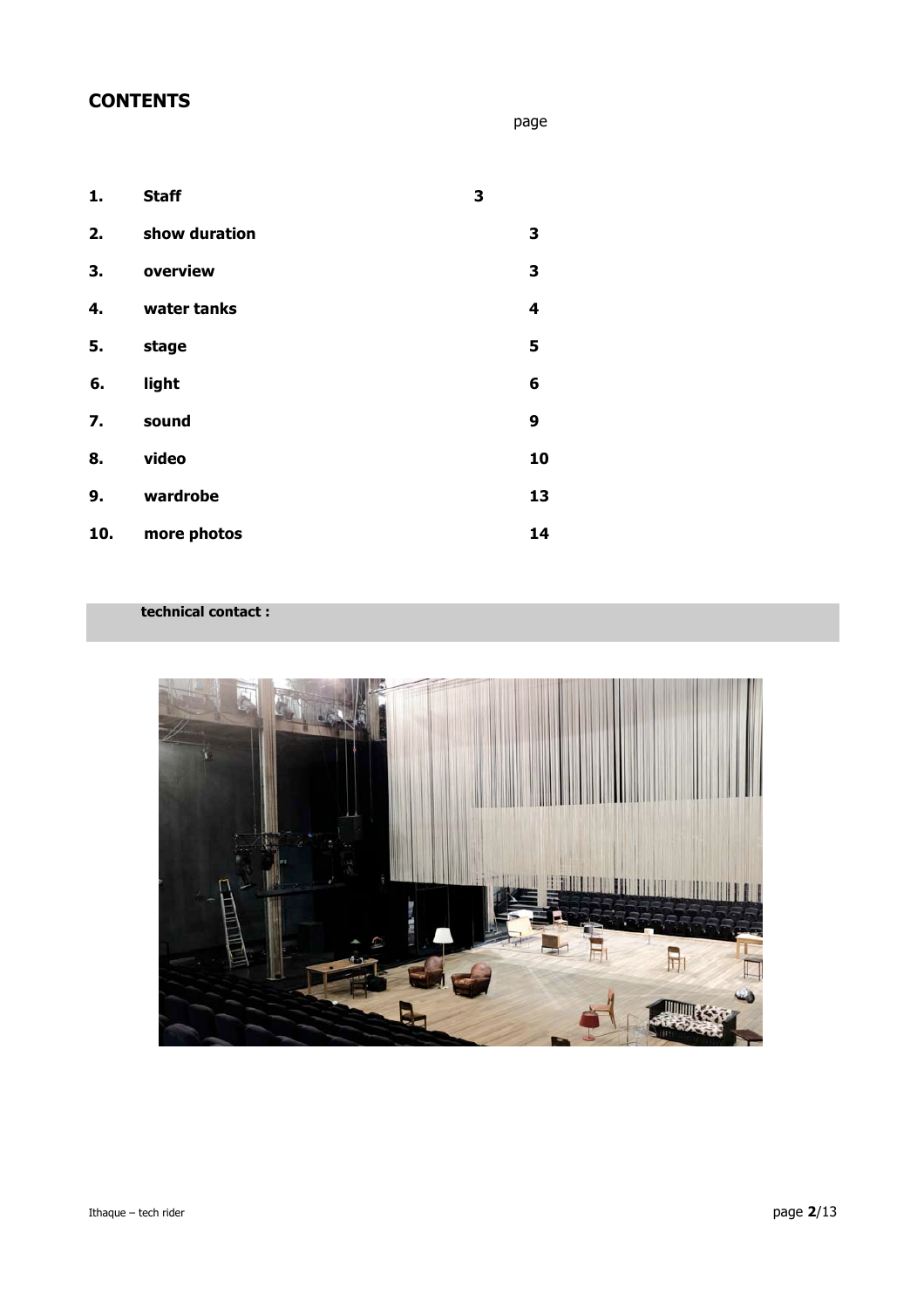# **1. STAFF**

**Tech crew** for get-in, run & get-out 1 tour manager / subtitles operator Ulysses's side 1 set/light designer 1 light manager 2 video manager 4 stage managers 1 sound manager 1 subtutles operator Penelope's side 1 artistic director **6 actors** on stage (3 women, 3 men)

**LOCAL STAFF** for get-in, run & get-out **Dresser**  Eletricians / Light managers Stage managers Video manager Sound manager

#### **thank you to provide:**

one office with internet access **small water bottles for all the staff, during all the period**

## **2. SHOW DURATION :**

**1h45** without intermission  $(1<sup>st</sup>$  part 30mn /  $2<sup>nd</sup>$  part 1h15)

## **3. OVERVIEW**

## **PLEASE NOTE**

« Ithaque » can't be performed if the Portable Appliance Testing (PAT) is not complete on everything on stage and around the stage.

We will have all bars, audience seats, scenery elements, lighting fixtures… tested for its **earth continuity** before we can use the water on stage, for the crew and audience safety.

Bifrontal configuration (2 identical bleachers), with a central stage: public will shift position during the show. The whole stage is a pool with a waterproof liner at the bottom, covered by a wooden deck. The stage is divided in 3 spaces with the help of 2 moveables curtains made of multiple threads (string curtains). During the show, the pool fills with water coming from 2 tanks (5 m3 each). We bring the whole equipment to heat, to filter and to treat the water coming from our tanks. We need power supply  $(2^* 32A \text{ tri}, 2^*16A,$ see below).

The pool is equipped with liner and overflow channel, that makes it waterproof. But it would be better to protect your deck with a plastic film polyane, or other appropriate solution.

We need 8m3 water to fill the tank, and a large drainage system to release it after the last performance.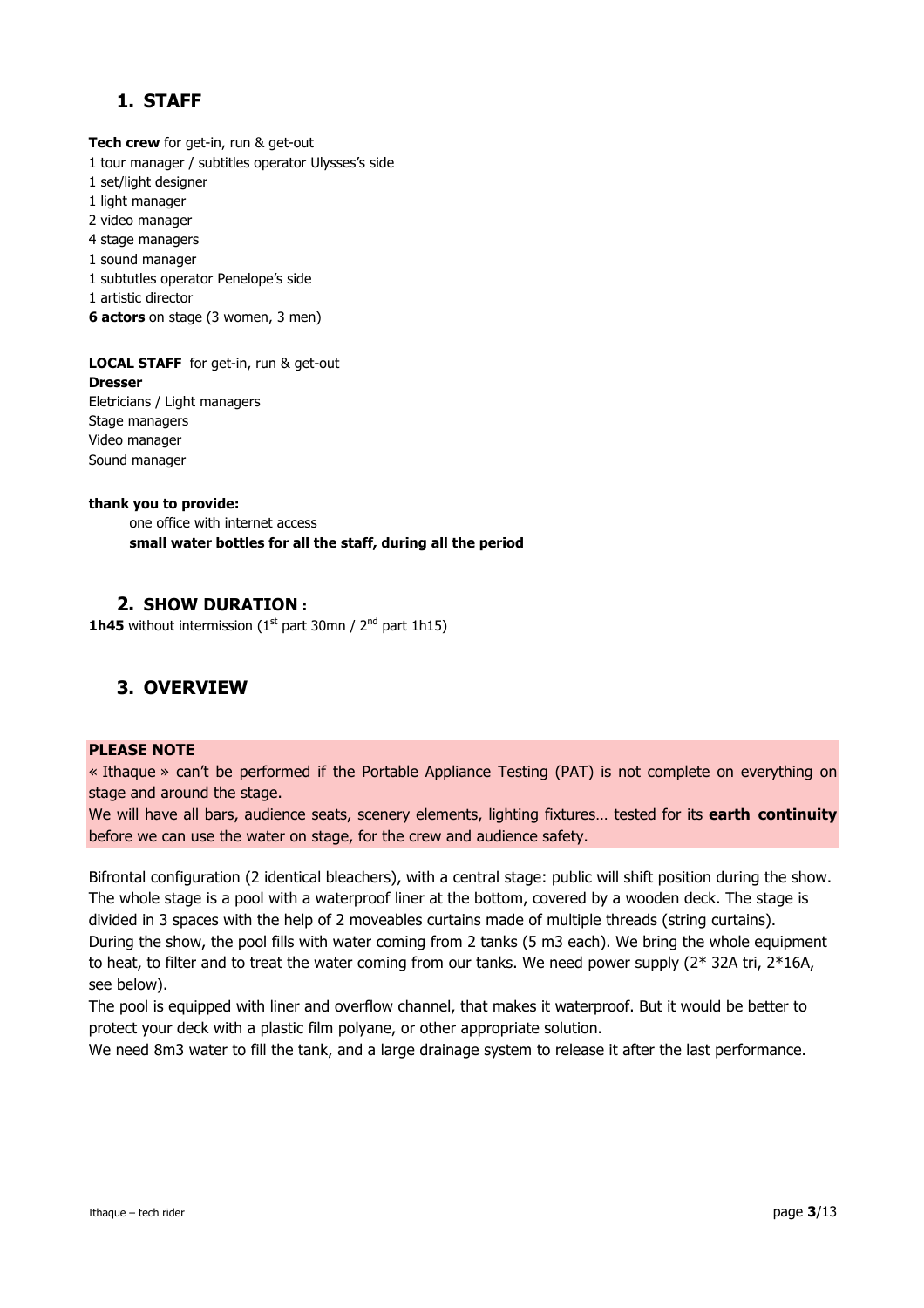# **4. WATER TANKS**

- total height : 5,80 m
- tank height : 2,75 m
- weight : approx. 1 T (empty) / 6 T (filled with water)

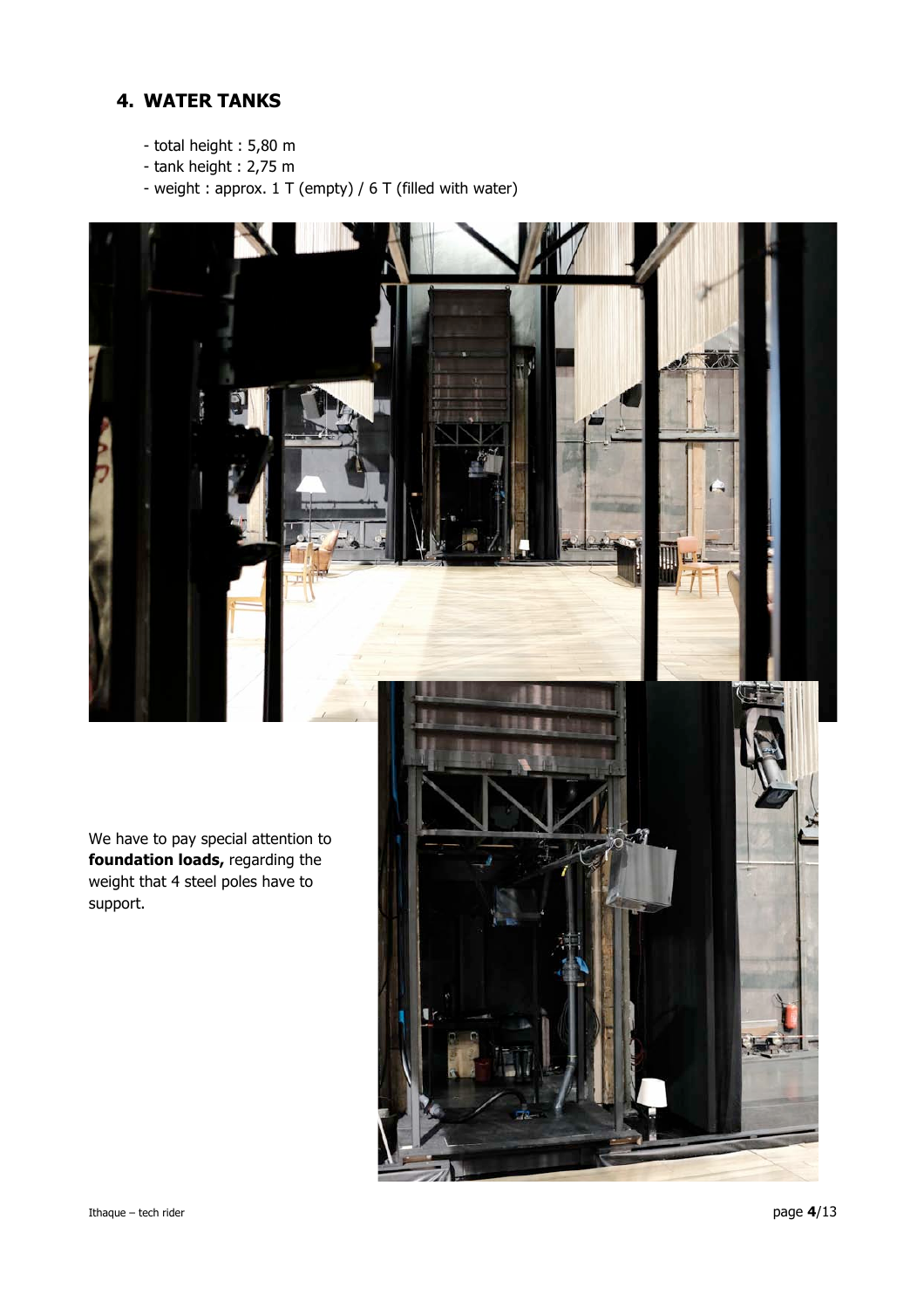# **5. STAGE AND PROPS**

## **Å your venue**

- tiers :
- bifrontal configuration with 12m inner space (10m inner space if small version set)
- stage :
	- clean, without any slope
	- provide 2 trap-doors in the floor for water draining, height : 7cm, width and length: 30cm
- fly with motorized fly bars (especially for the motion of curtains)
- water supply for first (and then daily) tank filling : we have to use your water extinction network (make sure that water is clean)
- we will not use your front curtain
- please adjust the low limit cue of the iron curtain regarding our floor set thickness
- stage and flies have to be free of any previous elements
- provide a wide enough storage space for all flight cases and devices (~30m3)
- **Å max dimensions** of our elements
	- tanks : 2,80 m x 1,60 m x 1,75 m (h x l x w)
	- roles and curtain rails : 6 m length

## **Å to be provided** :

- black leggs, borders with iron pipes at the bottom
- tubes, slings and ropes for dead hungs (to specify)
- 4 motors (500kg) or hoists to help the setting up of our water tanks
- black circulation carpet, all around the set
- 1 Genie personnel scissor lift (working height approx. 12 m)
- 2 big stepladders
- 1 big ladder
- 2 Tri-phase 32A and 2 mono-phase 16A power source
- 8 m3 water to fill the tanks (High flow faucet if possible, as fire faucet)
- Large drainage system to evacuate the water after the last show
- 2 water vacuums
- 1 Dishwasher near the stage
- A water supply nearby the stage

## **Å Props to provide each performance and rehearsal** :

- 3 bags of crisps (3\*400g)
- 2 bags of peanuts (2\*500g)
- **Å transport** : 2 semitrailers
	- Provide a forklift for truck unload and load
	- Provide a palette jack
- **Å fireproof certificates** of the set are at your disposal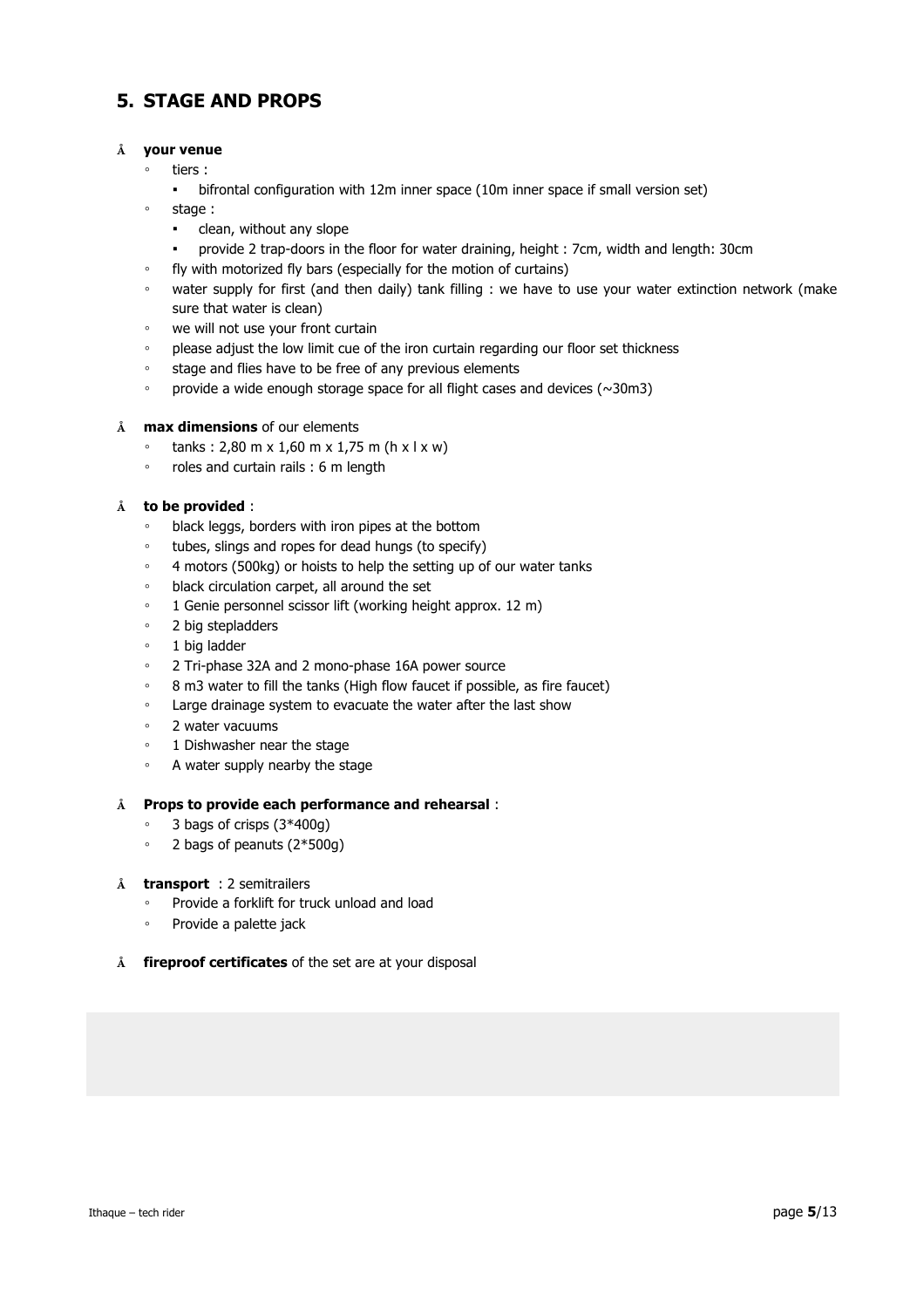# **6. LIGHT (you suply)**

A venue specific lighting plan will be supplied following full consultation with your technical team. This one is a draft for discussion.

## **PLEASE NOTE**

Ithaque can't be performed if the Portable Appliance Testing is not complete on everything on stage and around the stage. We will have all bars, audience seats, scenery elements, lighting fixtures… **tested for its earth continuity** before we can use the water on stage with the artists, for their safety and the audience's.

#### • **Control**

a lighting control system (ADB Prego/Hathor) with the show pre-programmed

- ◦
- Prego + Imago + backup + local network (output RJ-45 protocols sACN or Art-net or DMX512A with XLR5F)
- 1 x transmitter DMX HF Lumen Radio
- 3 x receivers DMX HF Lumen Radio [+1 spare]
- 1 x flight network Cisco switch + Luminex DMX node
- **Moving heads & conventional**
	- 6 x Alpha Profile 800ST Clay Paky 7750°K Gobo [+ 1 spare unit]
	- 18 x Profile Led Warm 24v 1m [+ 7 spares units]
	- 8 x LDDE SpectraConnectT5/35W [+ 3 spare units]
	- $25 x$  fluolight solo dimmable Robert Juliat  $[+ 5$  spare units]
- **Practicals & other**
	- $1 \times$  panel led warm + cold on 'magic arm clamp' (accessory for the camera)
	- 9 x practicals, floor lamps– light bulb 12V (E27 60W, E14 40W, MR16 9W)
- **Dimmers**
	- 1 x Digi VI Fluos + power adaptators Harting / Wieland [+1 spare unit]
	- 2 x 2 power boxes 12V 3dimmers [+1 spare]
	- 1 x power box 19p (drivers, spare, DMX splitter, external power...)

Note : all our conventional fixtures are mounted with **50mm G clamps.** If your bars need different clamps please contact us.

## • **Conventionnals & Moving heads**

- 17 x 1kW profiles (**611SX 11°-26°** Robert Juliat)
- 18 x 2kW profiles (**714SX 15°-40°** Robert Juliat)
- 13 x 1kW profiles (**613SX 28°-54°** Robert Juliat)
- 2 x 1kW PC (**HPC310** Robert Juliat)
- 12 x 1kW Fresnel (**HF310** Robert Juliat)
- 22 x PAR 64 Thomas (**CP62**)



The plugs we use are those: (Phase/Neutral/Ground)

## P17 32A Tetra 3P+N+G



MARECHAL 90A 440V 3P+N+G

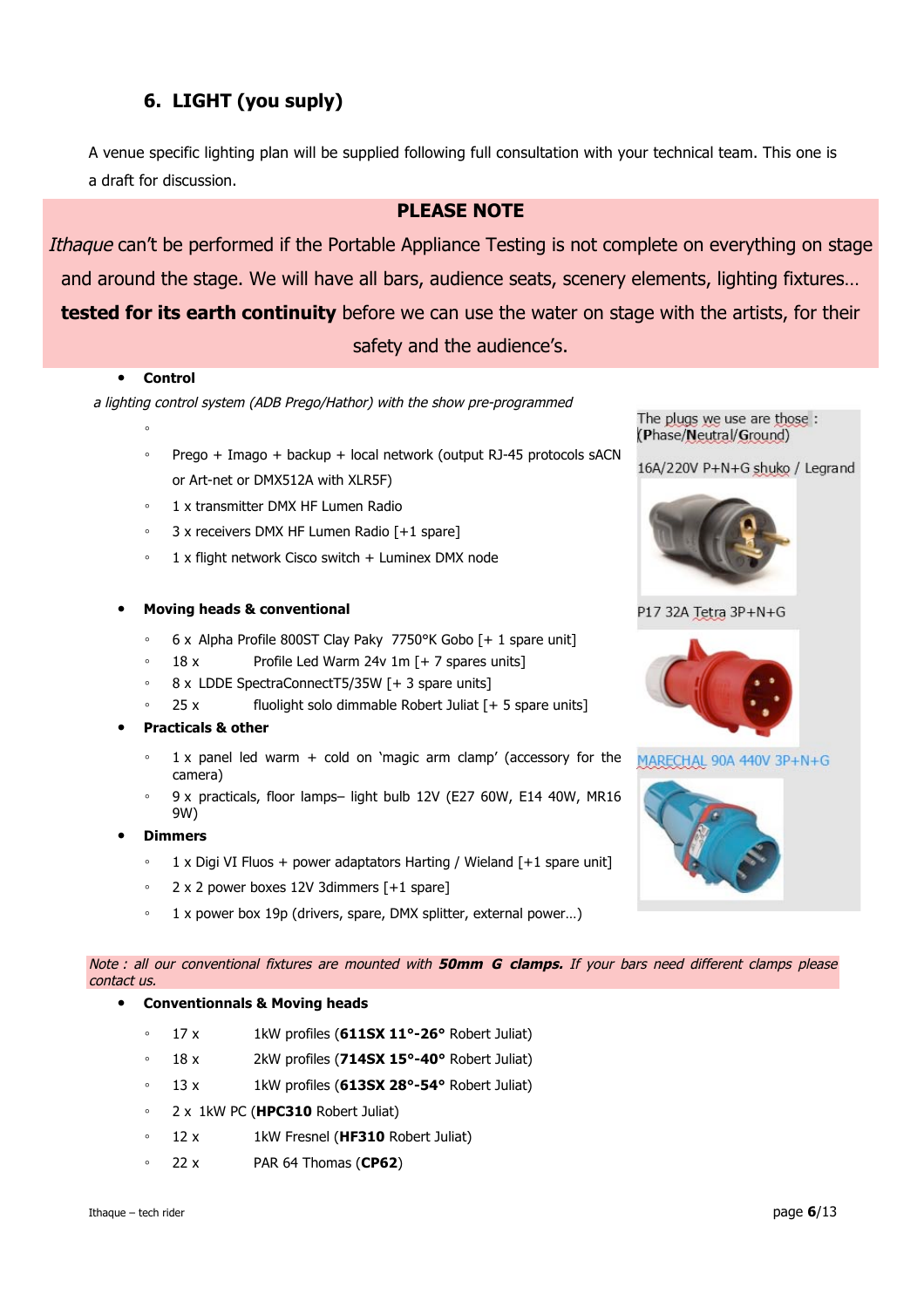## ◦ 24 x ETC Source Four PAR HPL **575W VNSP lamp** (**CP60**)

note : all lanterns are to be supplied with adequate accessories : barndoors, colour frame and shutters.

- **Rigging**
	- 10 x electrified booms H=3m
	- 2 x electrified booms H=2m
	- small pipes (1m, 2m) and rigging clamps
	- 5 x 10m pipes
	- 28 x 6m slings
- **Electrical supply**

|                                     | <b>DIMMERS</b> |             | <b>Notes</b>        |
|-------------------------------------|----------------|-------------|---------------------|
|                                     | <b>NB</b>      | <b>KIND</b> |                     |
| <b>Bars</b>                         | 24             | 16A         | Gallery and LX bars |
| <b>Stage</b>                        | 17             | 16A         | Floor and booms     |
| <b>Audience balcony</b>             | 21             | 16A         |                     |
| <b>Audience stalls (proscenium)</b> | 6              | 16A         | PAR cans            |

|                                  | <b>NON DIM</b> |             | <b>Notes</b>                 |  |
|----------------------------------|----------------|-------------|------------------------------|--|
|                                  | <b>NB</b>      | <b>KIND</b> |                              |  |
| <b>Bars</b>                      | 10             | 16A         | Devices & HF receivers       |  |
|                                  | 8              | 16A         | Devices & 12V drivers        |  |
| <b>Stage</b>                     |                |             |                              |  |
|                                  | 1 or $2*$      | 32A tri     | Digitour 6 FLUO              |  |
|                                  |                |             |                              |  |
| <b>Gallery</b>                   | 3              | 16A         | Driver, HF transmitter, node |  |
| <b>Audience stalls (balcony)</b> | 2              | 16A         | <b>Devices</b>               |  |

\* depends on if we can wire the audience fluolights to the same digitour as the one below the gallery or not

**note : please note that we won't use static dimmers as non-dimmable power supply for the movers : every power supply will be distinctively labelled.**

• **DMX 512 /** 

**network**

Universe 1 : dimmers

Universe 2 : devices **• GELS** 

We provide all the gels

• **House lights**, working lights and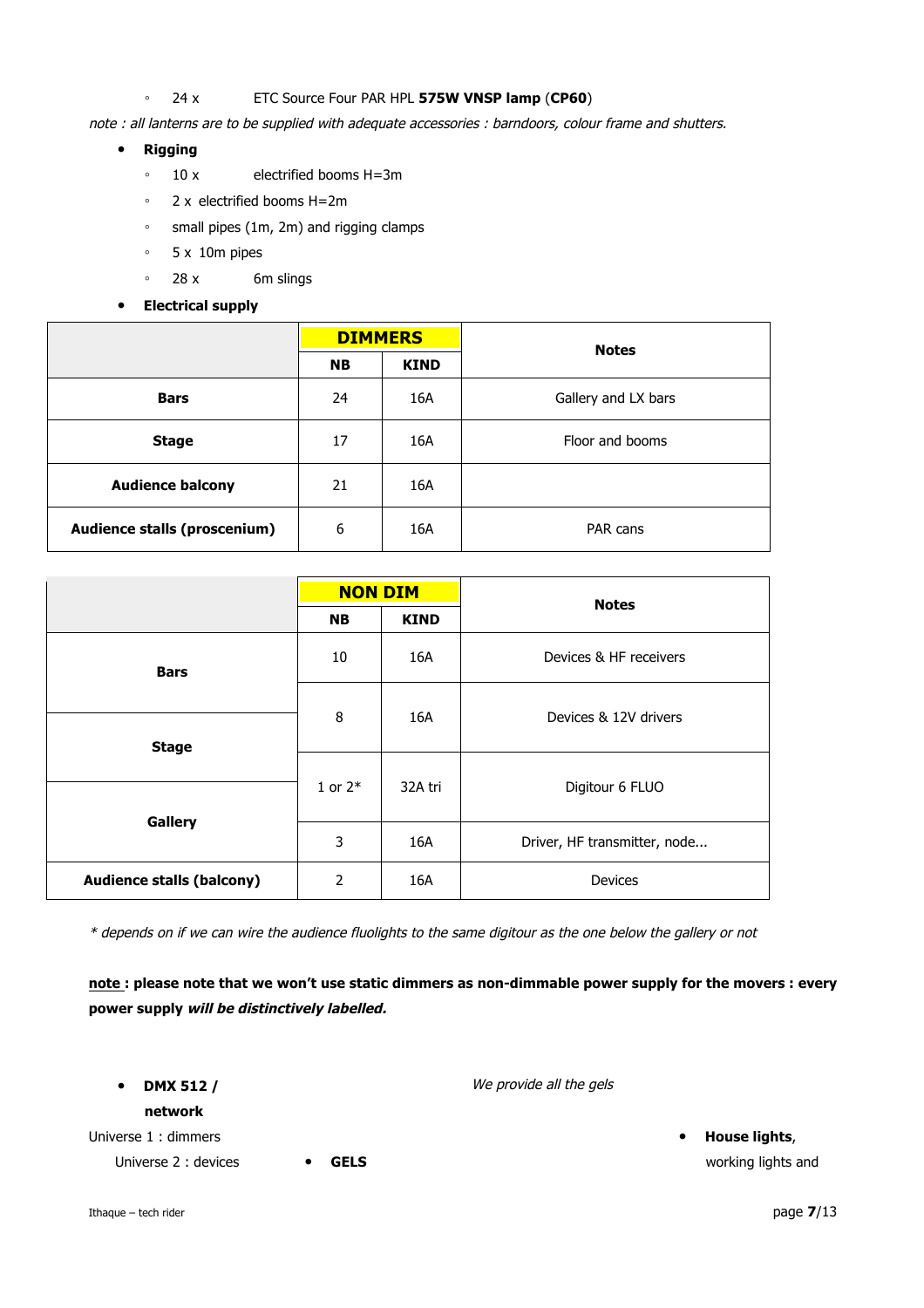backstage lights should be dimmable. We whould be able to access to it

throught your network/DMX.

• **Emergency lights** shouldn't be a

problem towards the quality of the lighting and the dark during the show.

## **Specific notes :**

# **EARTH CONTINUITY ON EVERY LANTERN**

## **NO 240V LANTERN CAN BE RIGGED AT LESS THAN 2.50m from the liner.**

- **Dead hungs**
	- **7x 10m** pipes rigged below your pipes will be needed in order to be able to have it coming in and out between the water tanks and in front of the curtains as indicated on the plan.
	- 2x LDDE spectraconnect T5 devices will need a specific rigging in the audience, as well as 4 profiles.



## • **Booms**

- We need a specific rigging for the side lights located 2.5 to 3 meters from the ground.
- >>> The booms as rigged in the Odeon Berthier.
	- **Shinbusters**
		- All the PAR ETC on the floor will be placed in order to be at a 2.50m from the stage. The audience will walk behind or in front of those during the turn over. Few PAR cans need to be placed in the audience proscenium stalls.

## **General notes :**

We will focus the lanterns in the middle of the stage with a genie before the floor is set. We need a flyman during all the fit up and focus.

Please feel free to contact us if you foresee any problem with this lighting rider.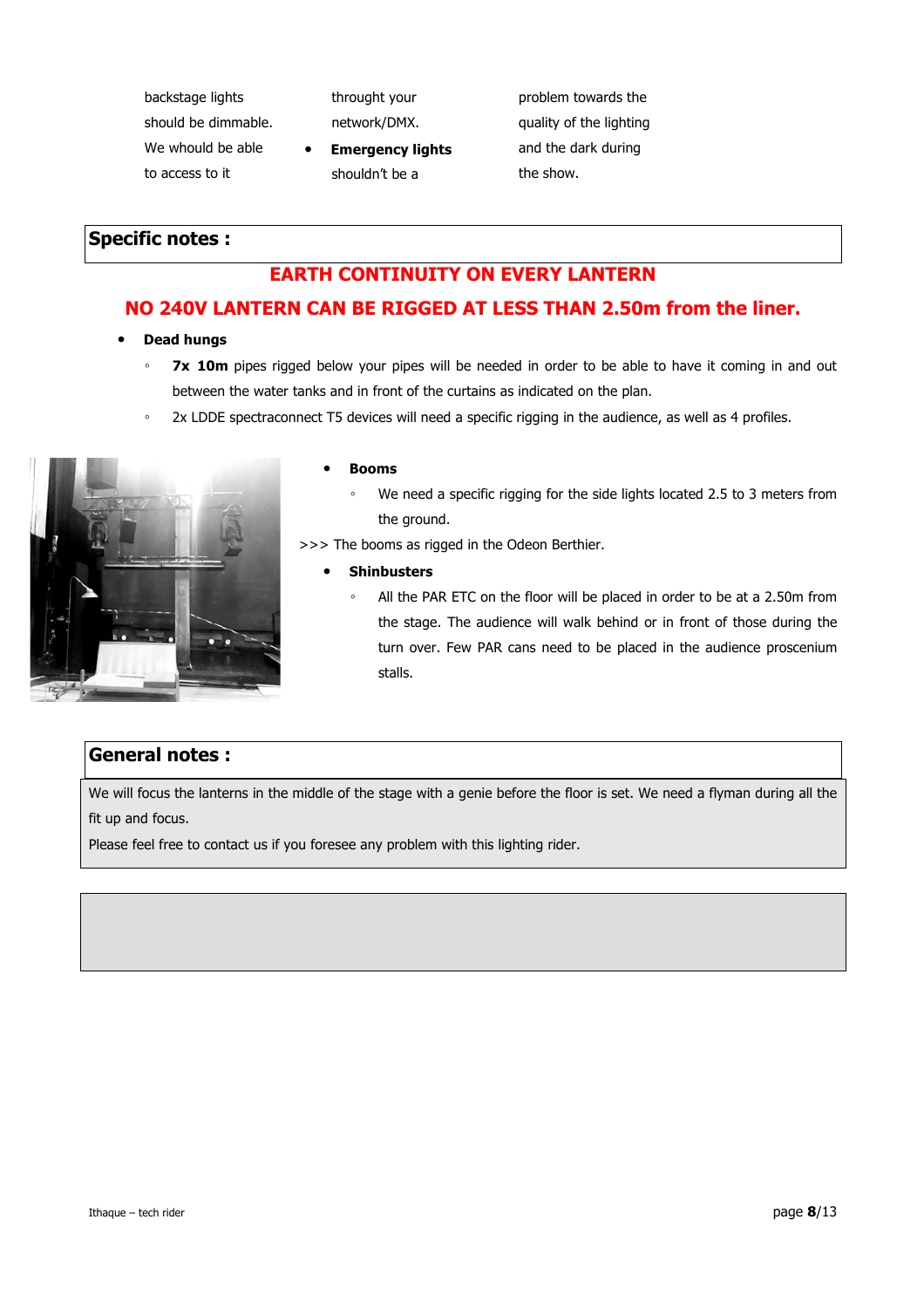## **7. SOUND**

#### **To be provide :**

|  | FOH "Ulysse" side (see plan) |
|--|------------------------------|
|--|------------------------------|

<sup>n</sup> **FOH "Penelope"**

- Low FOH : 2 UPA 1P (Meyersound) (LR) , height to define with us
- High FOH : 2 x UPA 1P (Meyersound) on each side of the curtain, 6m height
- 1 central cluster speaker 2 UPA 2P (Meyersound) or Line Array 4 M'ELODIE (Meyersound), height to define
- 2x Sub 650 (Meyersound) on stage.

This model is given for information only, you can suggest an equivalent model

| $\circ$ | Same as "Ulysse" side                                                                                |
|---------|------------------------------------------------------------------------------------------------------|
|         | 4 x UPA1P (Meyersound)                                                                               |
|         | 2 x UPA 2P ou 4 M'ELODIE                                                                             |
|         | 2 x Sub 650                                                                                          |
| n       | <b>Surround system</b>                                                                               |
|         | 4 x UPA 1P (Meyersound), 4 lines around "Ulysse" row                                                 |
|         | 4x UPA 1P (Meyersound), 4 lines around "Penelope" row                                                |
| n       | intercom and sound playback                                                                          |
|         |                                                                                                      |
| $\circ$ | 4 wireless belt packs (stage manager – flyman – stage video – assistant stage manager)               |
| $\circ$ | 7 wired belt packs (light desk–sound desk–video desk-right stage–left stage- 2 surtitles desk)       |
| $\circ$ | Playback for dressing rooms                                                                          |
| n       | control room                                                                                         |
| $\circ$ | separate power (sound only)                                                                          |
| $\circ$ | 1 mixing desk 32 input 16 output (midas m32 preferred)                                               |
| $\circ$ | 2 ear monitors                                                                                       |
| $\circ$ | 2 wireless microphones (Sennheiser 5000/5200 with Neuman KK104, or Shure Beta 87, or<br>equivalent). |
| $\circ$ | Audio processing for each side (GALILEO, DME Yamaha )                                                |
| $\circ$ | Required cabling                                                                                     |
| $\circ$ | 8 LR 06 batteries for each show and rehearsal                                                        |
| n       | 1 computer                                                                                           |
| n       | 1 ethernet switch                                                                                    |
| n       | 1 wifi access point                                                                                  |
| n       | 2 soundcard with 16 outputs                                                                          |

## **We supply** :

◦ 2 JBL Xtrem speakers, batteries

## **Contact Sound :**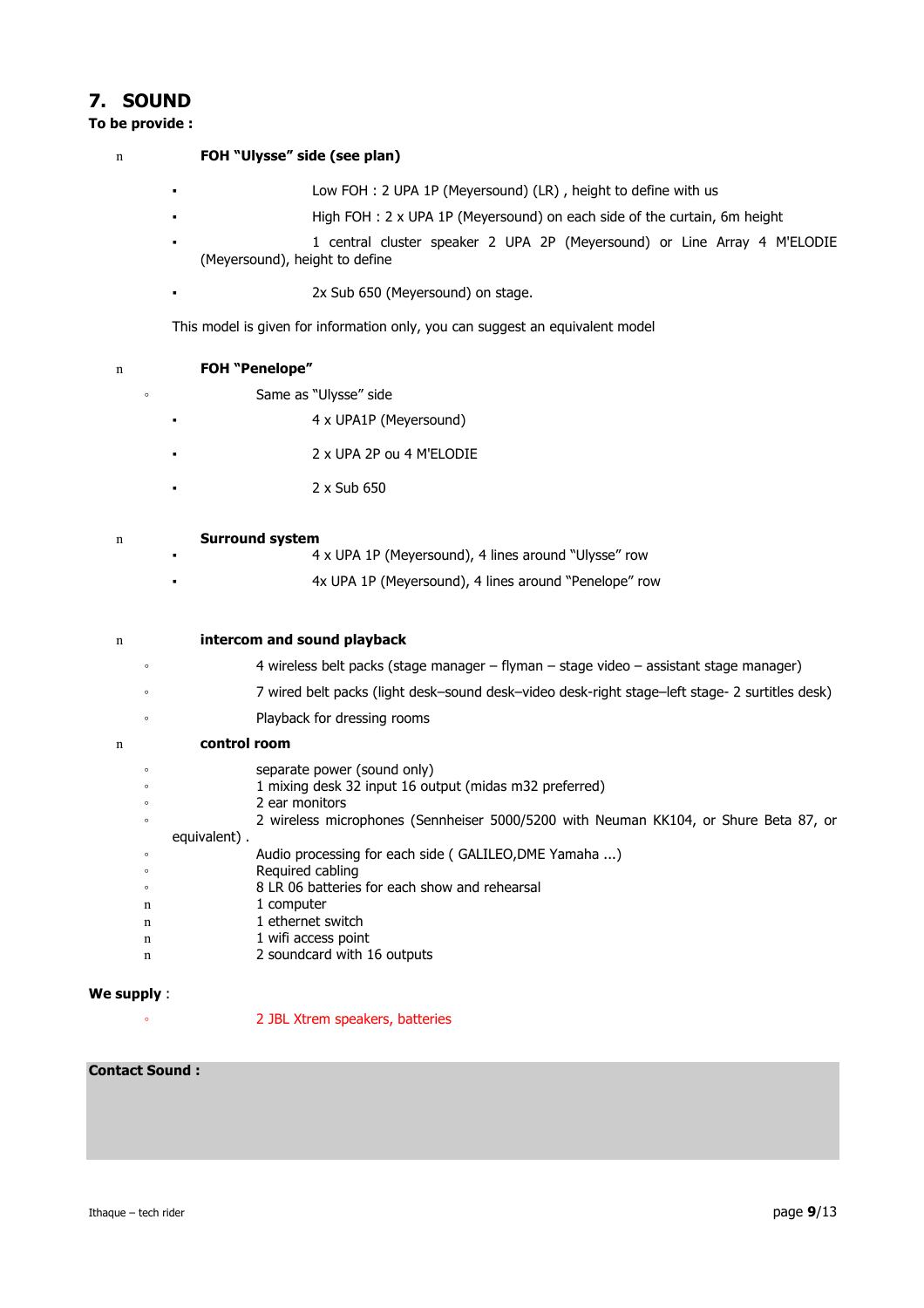# **8. VIDEO**

## **Description**

1) Show

The 2 curtains of the setting are projection areas. We project live capture from 2 cameras on stage with wireless kit.

**On Ulysses' side,** we use two 5,5K WUXGA beamers in soft-edge.

We first project from the floor to almost 4 meters high in the parts 1 & 2 of the show, and then from 2,75m to 6,50m high and the 3rd part (for an opening of 12 meters).

So we have to shift up the projectors in between from the network remote.

They have to be hanged from 7 to 13 meters of the curtains for the big version, and from 6 to 11mfor the small one, and high enough to avoid light in the opposite side audience when curtains are up.

**They might be easily accessible because the top of the 2 projection areas have to be perfectly aligned.**

**On Penelope's side,** we use one 10K WUXGA beamer with 0.8–1:1 zoom lens.

We project from the floor to 6,50m meters high for the whole show (for an opening of 12 meters).

## **It has to be hanged high enough to avoid light in the opposite side audience when curtains are up.**

## 2) Subtitles

We also project texts and subtitles.

They are fully part of the show : texts as elements of the story, and french <> portuguese traduction. Those titles are playing during the whole show, but not permanently.

Those texts and subtitles are coming from 2 computers (one per side) and are embedded in the control desk in live capture, as same as the cameras, and are played on the show's diffusion system.

On tour, some subtitles are added for traduction only (english and/or country's langage).

Those are to be played permanently.

## 3) Monitoring

Because of the bifrontal installation, to play the show, the tech crew needs a multiviewed HD monitoring network.

This needs 2 HD cameras.

The multiview also integrate the show's cameras loop out signal (from the HDMI to SDI converters): it's important in case of signal loss (to locate easily the breakdown).

Also one SD camera is especially for sound control desk (direct link to a monitor on sound control booth).

It' has to be routed to 6 monitors :

- 3 to Ulysse's side for light, sound and video+subtitling control booth (if the subtitling is not at video control desk's side, another monitor will be added)
- 1 on Penelope's side for subtitling and production manager
- 1 for fly control booth
- 1 in backstage for stage tech crew

2 monitors are also needed on stage, for a copy of the broadcast program, for the actors, during the film part (or at least one, on right side of stage when you look from Ulysses to Penelope).

It can be a screening from the projection, which is the easier because splitters can't always distribute 1920x1200 signal.

It (or they) are hanged under the water tank : for safety reasons, it has to be powered in 12V, with an offset of 2,5m of security distance from water for the 220V power plug. It is really important to respect that, otherwise it could be a letal danger for the actors.

## **Equipment**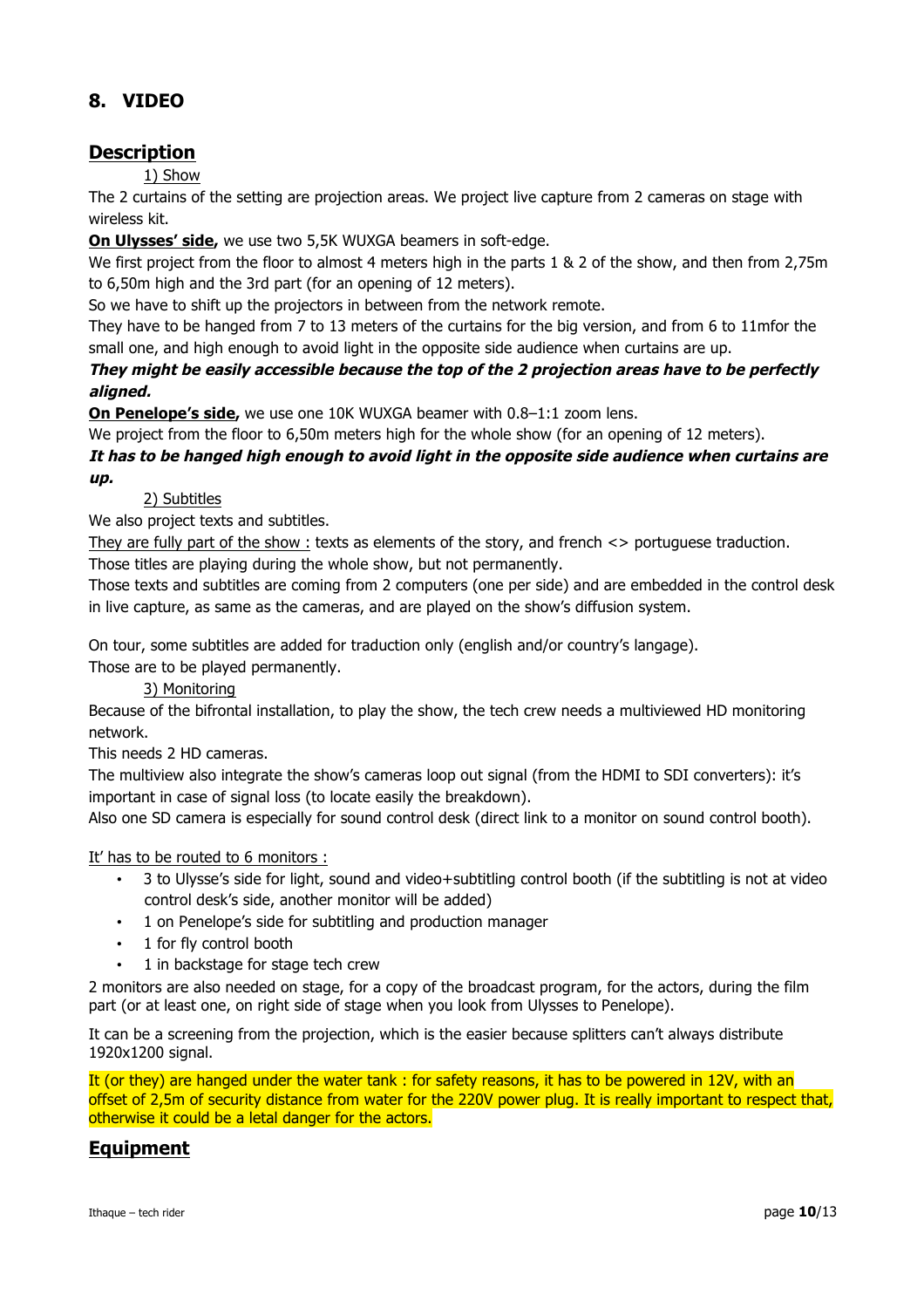## **1) Show kit**

## **We provide :**

## Videoprojectors

- 1 Panasonic PT-RZ970 Lens ET-085 withmetal hanging device (on 4 attachment points)
- 2 Panasonic PT-EZ590 standard lenses (1.22–2.26:1)
- 2 hanging devices Audipack for PT-EZ590

## Video Control desk

- 1 Mac Pro 2012 with Video input card Decklink HD-SDI x4
- 1 USB stick Isadora activation key
- Keyboard, mouse
- 2 Matrox DP cards (2x DP/mini DP) + 4x miniDP/HDMI adapters

## Texts and subtitles

• 1 MacBookPro Glypheo + 1 mini DP/HDMI adaptater for subtitles (Ulysses' side)

## Stage cameras

- 2 Sony Alpha 7S
- 2 cages Filmcity pour Alpha 7S
- 2 SHAPE shoulder
- 2 SHAPE ROD 15mm stands
- 2 x 2 Gripper 75-14,4V batteries + charger and powercon cable for Alpha7 and SWIT
- 4 micro HDMI-HDMI cables
- 1 Samyang 50mm lens
- 1 Samyang 35mm lens
- 4 Tiffen 77 UVP filters
- 2 tripod LIBREC
- 1 Clamp Manfrotto
- 1 pipe
- 1 tool box (BTR wrench, micro screwdriver, antistatic tissues, 1 spray JELT IPA…)

## **Transmission**

- 2 SWIT HDMI couples wireless transmitter/receiver with clamps.
- 2 HDMI/SDI BlackMagic converters

## Wiring

• 3x 50 meters fiber HDMI for beamers

## **We ask you to provide :**

## Video projectors

- 3x power supply 16A / 220V : they have to be fully protected and independant (1 per each beamer)
- rig solution for PT-RZ970 like slings...

Video control booth (Ulysses' side)

- USB/MIDI controler Nano Korg
- 1 monitor Full HD **HDMI input**
- $1x$  2 meters table (minimum) for video control desk + 1x 1 meter table (minimum) for subtitles
- Power supply in 220V/16A fully protected and independant, with 40 available plugs.
- 1 PC HP with Panasonic Multiprojector Control Software (free) to synchronize the beamers' shutters.

## Network

- 2 x switch 5 ports
- 3 x RJ45 wires to join the 3 beamers for shutter control (from 50 to 80 meters to cross from control desk to Penelope's beamer)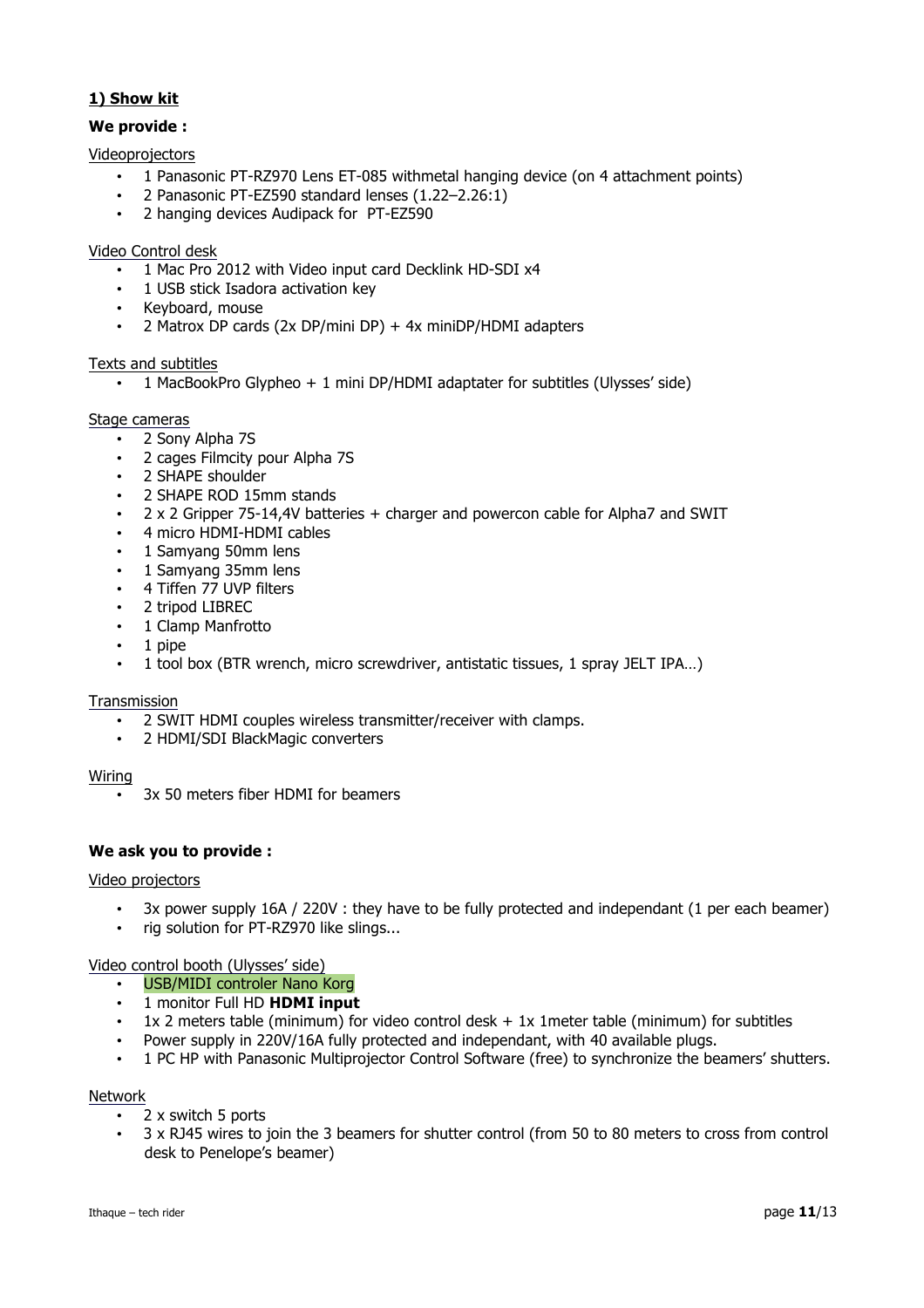Subtitles + network on Penelope's side :

- 1 MacBookPro with Glypheo (free software) and HDMI output for subtitles (Penelope's side)
- 2 HDMI/SDI converters & scalers (Decimator MD-HX type)
- 1x 1 meter table on Penelope's side + 1x1 meter table on Ulysses's side near video control booth.
- Power supply in 220V/16A with 5 plugs available.

## Wiring

- Liaisons from the 2 cameras' receivers to control desk : 2x HD-SDI, from 20 to 40 meters (receivers have to be set up upon the corridor on both side with enough height to avoid the tanks)
- 1x 50 to 70 meters HD-SDI for Penelope's side subtitles.

## For program return monitoring on stage

2 monitors (Neovo type) powered in 12v, with an offset of 2,5m of security distance from water for the 220V power plug. It is really important to respect that, otherwise it could be a letal danger for the actors. Those monitors will be hanged under the water tanks.

## **2) Monitoring kit**

## **We ask you to provide :**

- 2 HD-SDI cameras for each side
- 1 SD or HD camera for sound control desk (filming the telephone on Penelope's side) + adapted monitor and wiring (on sound control booth)
- 1 Multiviewer minimum 4 windows (2 monitoring cameras + 2 show's cameras loop out, for example Decimator DMON QUAD or DMON 4S)
- 6 HD monitors (at least 19 inches)  $+1$ , in case of, for dresser
- Complete HD signal distribution : inputs of the 2 cameras + loop out of the show cameras A & B ; output and conversion to the monitors (see the wiring diagram as an example)
- Complete power distribution (see the wiring diagram)

**NOTE :** you'll find in attached files wiring diagrams for show kit, monitoring kit, and power and network distribution.

They show geographically how to spread bonds regarding to the setting, but are based on our theater, so some spots are to be adapted (fly control booth, multiview situation…). They are not to scale.

## **Contact Video :**